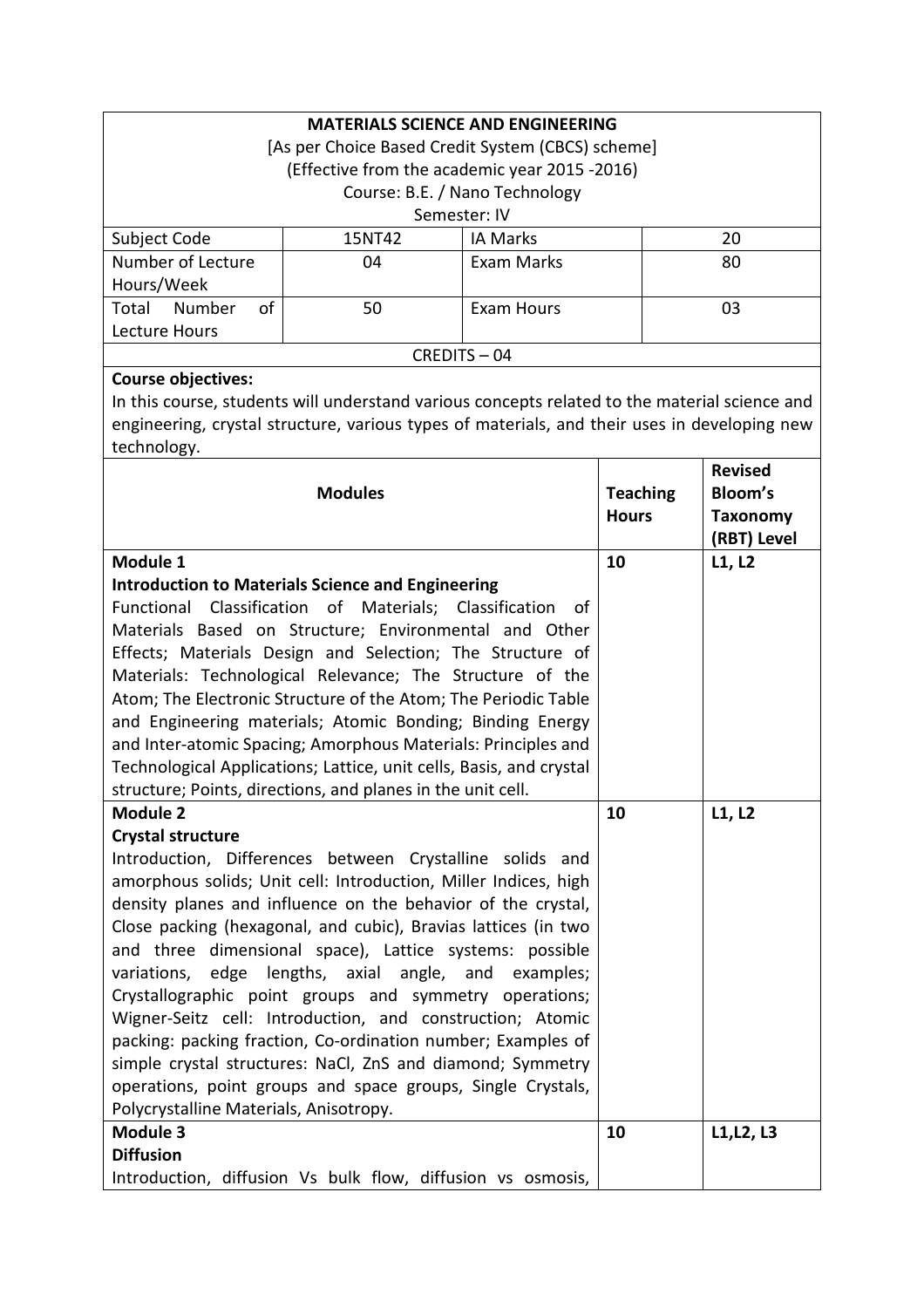| diffusion Vs drift; Diffusion in the context of different<br>disciplines, Introduction to: atomic diffusion, Eddy diffusion &<br>Eddy motion, Effusion & Graham's law, Photon diffusion, and<br>Passive transport (simple, facilitated, filtration, and osmosis);<br>Mechanism of diffusion in solids (vacancy, and interstitial);<br>Steady state diffusion (Fick's first law); Unsteady state<br>diffusion (Fick's second law); Types of diffusion (self, inter,<br>volume, grain boundary, and surface diffusions); Factors<br>affecting<br>diffusion<br>(diffusion<br>species,<br>temperature,<br>concentration, crystal structure, grain boundary, grain size);<br>Introduction to diffusion in: ionic materials, polymeric<br>materials; Diffusion and material processing (melting and<br>casting, sintering, grain growth, and diffusion bonding);<br>Applications of diffusion.<br>L1, L2, L3<br>Module 4<br>10<br><b>Polymeric materials and Liquid crystals</b><br>Introduction, Thermotropic liquid crystals; Lyotropic liquid<br>crystals: lamellar, hexagonal, cubic, and nematic phases;<br>Chemical constitution and liquid crystalline behaviour; liquid |
|---------------------------------------------------------------------------------------------------------------------------------------------------------------------------------------------------------------------------------------------------------------------------------------------------------------------------------------------------------------------------------------------------------------------------------------------------------------------------------------------------------------------------------------------------------------------------------------------------------------------------------------------------------------------------------------------------------------------------------------------------------------------------------------------------------------------------------------------------------------------------------------------------------------------------------------------------------------------------------------------------------------------------------------------------------------------------------------------------------------------------------------------------------------------------|
|                                                                                                                                                                                                                                                                                                                                                                                                                                                                                                                                                                                                                                                                                                                                                                                                                                                                                                                                                                                                                                                                                                                                                                           |
|                                                                                                                                                                                                                                                                                                                                                                                                                                                                                                                                                                                                                                                                                                                                                                                                                                                                                                                                                                                                                                                                                                                                                                           |
|                                                                                                                                                                                                                                                                                                                                                                                                                                                                                                                                                                                                                                                                                                                                                                                                                                                                                                                                                                                                                                                                                                                                                                           |
|                                                                                                                                                                                                                                                                                                                                                                                                                                                                                                                                                                                                                                                                                                                                                                                                                                                                                                                                                                                                                                                                                                                                                                           |
|                                                                                                                                                                                                                                                                                                                                                                                                                                                                                                                                                                                                                                                                                                                                                                                                                                                                                                                                                                                                                                                                                                                                                                           |
|                                                                                                                                                                                                                                                                                                                                                                                                                                                                                                                                                                                                                                                                                                                                                                                                                                                                                                                                                                                                                                                                                                                                                                           |
|                                                                                                                                                                                                                                                                                                                                                                                                                                                                                                                                                                                                                                                                                                                                                                                                                                                                                                                                                                                                                                                                                                                                                                           |
|                                                                                                                                                                                                                                                                                                                                                                                                                                                                                                                                                                                                                                                                                                                                                                                                                                                                                                                                                                                                                                                                                                                                                                           |
|                                                                                                                                                                                                                                                                                                                                                                                                                                                                                                                                                                                                                                                                                                                                                                                                                                                                                                                                                                                                                                                                                                                                                                           |
|                                                                                                                                                                                                                                                                                                                                                                                                                                                                                                                                                                                                                                                                                                                                                                                                                                                                                                                                                                                                                                                                                                                                                                           |
|                                                                                                                                                                                                                                                                                                                                                                                                                                                                                                                                                                                                                                                                                                                                                                                                                                                                                                                                                                                                                                                                                                                                                                           |
|                                                                                                                                                                                                                                                                                                                                                                                                                                                                                                                                                                                                                                                                                                                                                                                                                                                                                                                                                                                                                                                                                                                                                                           |
|                                                                                                                                                                                                                                                                                                                                                                                                                                                                                                                                                                                                                                                                                                                                                                                                                                                                                                                                                                                                                                                                                                                                                                           |
|                                                                                                                                                                                                                                                                                                                                                                                                                                                                                                                                                                                                                                                                                                                                                                                                                                                                                                                                                                                                                                                                                                                                                                           |
|                                                                                                                                                                                                                                                                                                                                                                                                                                                                                                                                                                                                                                                                                                                                                                                                                                                                                                                                                                                                                                                                                                                                                                           |
|                                                                                                                                                                                                                                                                                                                                                                                                                                                                                                                                                                                                                                                                                                                                                                                                                                                                                                                                                                                                                                                                                                                                                                           |
|                                                                                                                                                                                                                                                                                                                                                                                                                                                                                                                                                                                                                                                                                                                                                                                                                                                                                                                                                                                                                                                                                                                                                                           |
|                                                                                                                                                                                                                                                                                                                                                                                                                                                                                                                                                                                                                                                                                                                                                                                                                                                                                                                                                                                                                                                                                                                                                                           |
|                                                                                                                                                                                                                                                                                                                                                                                                                                                                                                                                                                                                                                                                                                                                                                                                                                                                                                                                                                                                                                                                                                                                                                           |
| crystalline behaviour in homologous series (para-azoxyanisole,                                                                                                                                                                                                                                                                                                                                                                                                                                                                                                                                                                                                                                                                                                                                                                                                                                                                                                                                                                                                                                                                                                            |
| para-alkyloxy benzene homologous series); molecular ordering                                                                                                                                                                                                                                                                                                                                                                                                                                                                                                                                                                                                                                                                                                                                                                                                                                                                                                                                                                                                                                                                                                              |
| in nematic, cholesteric, smetic, and columnar liquid crystals;                                                                                                                                                                                                                                                                                                                                                                                                                                                                                                                                                                                                                                                                                                                                                                                                                                                                                                                                                                                                                                                                                                            |
| Identification of liquid crystals; liquid crystalline polymers;                                                                                                                                                                                                                                                                                                                                                                                                                                                                                                                                                                                                                                                                                                                                                                                                                                                                                                                                                                                                                                                                                                           |
| Applications of liquid crystal in displays: introduction, twisted                                                                                                                                                                                                                                                                                                                                                                                                                                                                                                                                                                                                                                                                                                                                                                                                                                                                                                                                                                                                                                                                                                         |
| nematic cell transmissive, and reflective displays; types of                                                                                                                                                                                                                                                                                                                                                                                                                                                                                                                                                                                                                                                                                                                                                                                                                                                                                                                                                                                                                                                                                                              |
| liquid crystal displays and their applications, applications of                                                                                                                                                                                                                                                                                                                                                                                                                                                                                                                                                                                                                                                                                                                                                                                                                                                                                                                                                                                                                                                                                                           |
| chiral liquid crystals in thermography                                                                                                                                                                                                                                                                                                                                                                                                                                                                                                                                                                                                                                                                                                                                                                                                                                                                                                                                                                                                                                                                                                                                    |
| <b>Module 5</b><br>10<br>L1, L2, L3, L4                                                                                                                                                                                                                                                                                                                                                                                                                                                                                                                                                                                                                                                                                                                                                                                                                                                                                                                                                                                                                                                                                                                                   |
| <b>Ceramic, and Smart materials</b>                                                                                                                                                                                                                                                                                                                                                                                                                                                                                                                                                                                                                                                                                                                                                                                                                                                                                                                                                                                                                                                                                                                                       |
| Ceramic Materials:Introduction, Definition of Ceramics                                                                                                                                                                                                                                                                                                                                                                                                                                                                                                                                                                                                                                                                                                                                                                                                                                                                                                                                                                                                                                                                                                                    |
| Ceramic Microstructures, Types of ceramics, Traditional Versus                                                                                                                                                                                                                                                                                                                                                                                                                                                                                                                                                                                                                                                                                                                                                                                                                                                                                                                                                                                                                                                                                                            |
| Advanced Ceramics, General Characteristics of Ceramics,                                                                                                                                                                                                                                                                                                                                                                                                                                                                                                                                                                                                                                                                                                                                                                                                                                                                                                                                                                                                                                                                                                                   |
| Bonding in Ceramics, Structure of Ceramics, Properties of                                                                                                                                                                                                                                                                                                                                                                                                                                                                                                                                                                                                                                                                                                                                                                                                                                                                                                                                                                                                                                                                                                                 |
| Ceramics, Applications.                                                                                                                                                                                                                                                                                                                                                                                                                                                                                                                                                                                                                                                                                                                                                                                                                                                                                                                                                                                                                                                                                                                                                   |
| <b>Smart</b><br>materials: Historical<br>background,<br>definition,                                                                                                                                                                                                                                                                                                                                                                                                                                                                                                                                                                                                                                                                                                                                                                                                                                                                                                                                                                                                                                                                                                       |
| classification of smart materials, thermoresponsive materials,                                                                                                                                                                                                                                                                                                                                                                                                                                                                                                                                                                                                                                                                                                                                                                                                                                                                                                                                                                                                                                                                                                            |
| piezoelectric materials, ferrofluids: synthesis and application,                                                                                                                                                                                                                                                                                                                                                                                                                                                                                                                                                                                                                                                                                                                                                                                                                                                                                                                                                                                                                                                                                                          |
| electro- rheological fluids (ER) and magneto-rheological fluids                                                                                                                                                                                                                                                                                                                                                                                                                                                                                                                                                                                                                                                                                                                                                                                                                                                                                                                                                                                                                                                                                                           |
| (MR) fluids modes of operation and application, smart gel,                                                                                                                                                                                                                                                                                                                                                                                                                                                                                                                                                                                                                                                                                                                                                                                                                                                                                                                                                                                                                                                                                                                |
| shape memory alloys.                                                                                                                                                                                                                                                                                                                                                                                                                                                                                                                                                                                                                                                                                                                                                                                                                                                                                                                                                                                                                                                                                                                                                      |
| <b>Course outcome:</b>                                                                                                                                                                                                                                                                                                                                                                                                                                                                                                                                                                                                                                                                                                                                                                                                                                                                                                                                                                                                                                                                                                                                                    |
| On completion of this course students will be able to:                                                                                                                                                                                                                                                                                                                                                                                                                                                                                                                                                                                                                                                                                                                                                                                                                                                                                                                                                                                                                                                                                                                    |
| Describe the physics of materials;<br>$\bullet$                                                                                                                                                                                                                                                                                                                                                                                                                                                                                                                                                                                                                                                                                                                                                                                                                                                                                                                                                                                                                                                                                                                           |
| Explain the crystal structure of materials;                                                                                                                                                                                                                                                                                                                                                                                                                                                                                                                                                                                                                                                                                                                                                                                                                                                                                                                                                                                                                                                                                                                               |
| Apply diffusion process for preparing materials;<br>$\bullet$                                                                                                                                                                                                                                                                                                                                                                                                                                                                                                                                                                                                                                                                                                                                                                                                                                                                                                                                                                                                                                                                                                             |
| Demonstrate preparation of polymeric materials and liquid crystals;                                                                                                                                                                                                                                                                                                                                                                                                                                                                                                                                                                                                                                                                                                                                                                                                                                                                                                                                                                                                                                                                                                       |
| Analyze ceramic and smart materials for engineering and technology applications.                                                                                                                                                                                                                                                                                                                                                                                                                                                                                                                                                                                                                                                                                                                                                                                                                                                                                                                                                                                                                                                                                          |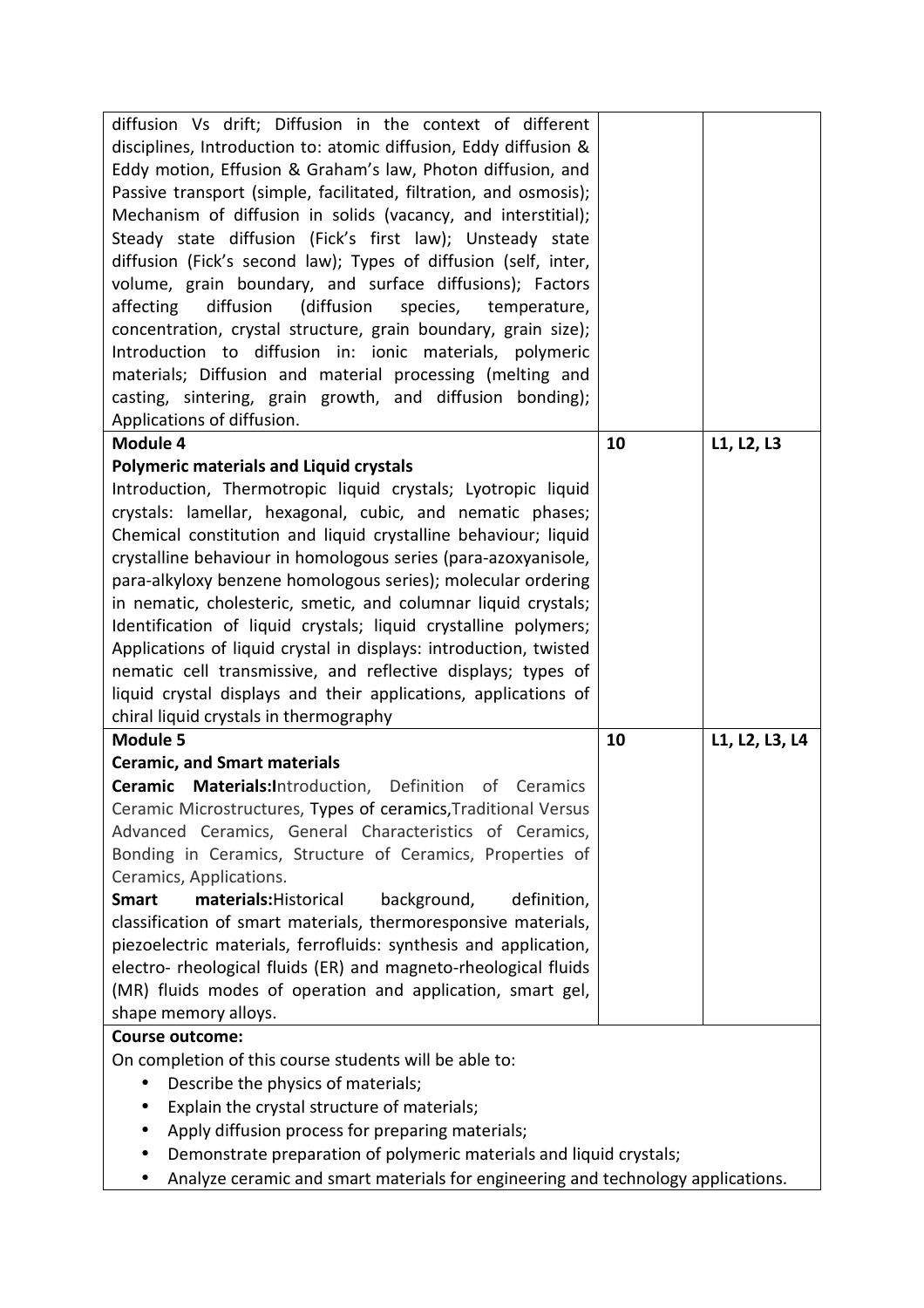#### **Graduate Attributes (as per NBA):**

- o Engineering Knowledge.
- o Problem Analysis.
- o Design / development of solutions (partly).
- o Interpretation of data.

## **Question paper pattern:**

- The question paper will have ten questions.
- Each full Question consisting of 16 marks
- There will be 2 full questions (with a maximum of four sub questions) from each module.
- Each full question will have sub questions covering all the topics under a module.
- The students will have to answer 5 full questions, selecting one full question from each module.

### **Text Books:**

1. Donald R. Askeland, Pradeep P. Fulay, D. K. Bhattacharya, Materials Science and Engineering, Second Indian Reprint, Cengage Learning, 2010

2. Callister's "Materials Science and Engineering" Adapted by R, Balasubramaniam, Wiley India Pvt. Ltd, New Delhi, 2011

3. Dr. M. K. Muralidhara, "Material Science and Metallurgy", Subhas Stores, 2011

# **Reference Books:**

1. D. John Thiruvadigal, S. Ponnusamy, C. Preferencial Kala, M. Krishna Mohan, "Material Science" Vibrant Publications, 2014

2. Raghavan V. "Materials Science & Engineering – A First Course", 5th edition, Prentice Hall of India, New Delhi, 2005

3. Thiruvadigal, J. D., Ponnusamy, S. and Vasuhi.P. S., "Materials Science", 5<sup>th</sup> edition, Vibrant Publications, Chennai, 2007

4. A text book of engineering chemistry, ShashiChawla, DhanpatRai and Co, 2011,

5. Michel Barsoum, M.W Barsoum Fundamentals of Ceramics, 2002, CRC Press.

| SYNTHESIS AND PROCESSING TECHNIQUES               |        |                   |    |  |
|---------------------------------------------------|--------|-------------------|----|--|
| [As per Choice Based Credit System (CBCS) scheme] |        |                   |    |  |
| (Effective from the academic year 2015 -2016)     |        |                   |    |  |
| Course: B.E. / Nano Technology                    |        |                   |    |  |
| Semester: IV                                      |        |                   |    |  |
| Subject Code                                      | 15NT43 | <b>IA Marks</b>   | 20 |  |
| Number of Lecture                                 | 04     | <b>Exam Marks</b> | 80 |  |
| Hours/Week                                        |        |                   |    |  |
| Number<br>of<br>Total                             | 50     | <b>Exam Hours</b> | 03 |  |
| Lecture Hours                                     |        |                   |    |  |
| CREDITS-04                                        |        |                   |    |  |
| <b>Course objectives:</b>                         |        |                   |    |  |

To provide students with the knowledge of techniques used for synthesis and surface modification of nanomaterials.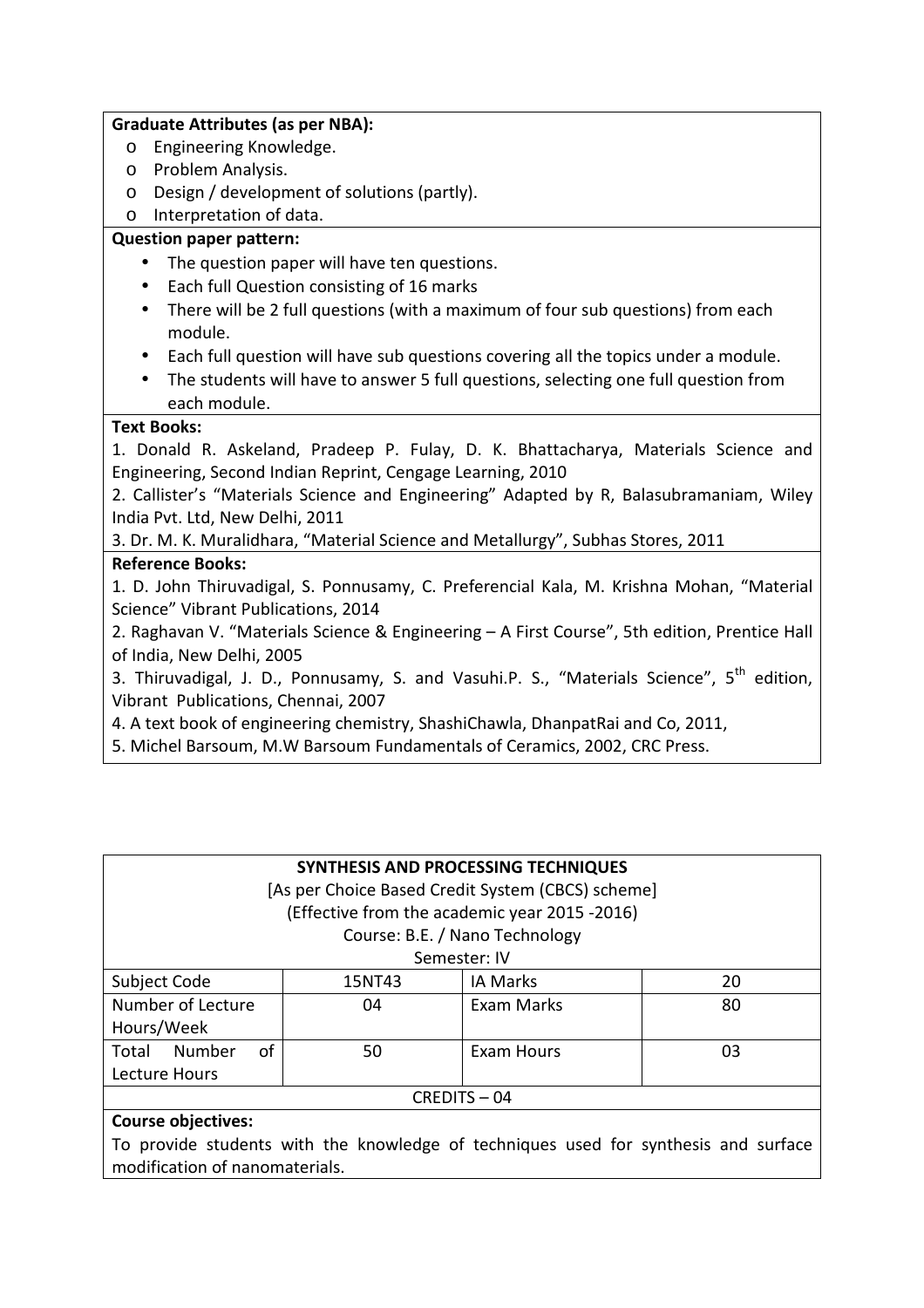|                                                                    |                 | <b>Revised</b>  |
|--------------------------------------------------------------------|-----------------|-----------------|
| <b>Modules</b>                                                     | <b>Teaching</b> | <b>Bloom's</b>  |
|                                                                    | <b>Hours</b>    | <b>Taxonomy</b> |
|                                                                    |                 | (RBT) Level     |
| Module 1                                                           | 10              | L1, L2          |
| <b>Physical Methods:</b>                                           |                 |                 |
| Ball milling synthesis, Arc discharge, RF-plasma, Plasma arch      |                 |                 |
| technique, Inert gas condensation, electric explosion of wires,    |                 |                 |
| Ion sputtering method, Laser pyrolysis, Molecular beam             |                 |                 |
| epitaxy and electrodeposition. Electro spinning, Physical vapor    |                 |                 |
| Deposition (PVD) - Chemcialvapour Deposition (CVD) - Atomic        |                 |                 |
| layer Deposition (ALD) - Self Assembly- LB (Langmuir-Blodgett)     |                 |                 |
| technique.                                                         |                 |                 |
| <b>Module 2</b>                                                    | 10              | L1, L2, L3      |
| <b>Chemical methods 1:</b>                                         |                 |                 |
| Chemical precipitation methods- co-precipitation, arrested         |                 |                 |
| method,<br>precipitation,<br>sol-gel<br>chemical<br>reduction,     |                 |                 |
| photochemical<br>synthesis,<br>electrochemical<br>synthesis,       |                 |                 |
| Microemulsions or reverse micelles, Sonochemical synthesis,        |                 |                 |
| Hydrothermal, solvothermal, supercritical fluid<br>process,        |                 |                 |
| solution combustion process.                                       |                 |                 |
| Module 3                                                           | 10              | L1, L2, L3      |
| <b>Chemical methods 2:</b>                                         |                 |                 |
| Spray pyrolysis method, flame spray pyrolysis, gas phase           |                 |                 |
| synthesis, gas condensation<br>process, chemical<br>vapor          |                 |                 |
| condensation.                                                      |                 |                 |
| Fundamental aspects of VLS (Vapor-Liquid-Solid) and SLS            |                 |                 |
| (Solution-Liquid-Solid) processes - VLS growth of Nanowires -      |                 |                 |
| Control of the size of the nanowires - Precursors and catalysts    |                 |                 |
| - SLS growth - Stress induced recrystallization.                   |                 |                 |
| Module 4                                                           | 10              | L1, L2, L3, L4  |
| <b>Lithography:</b> Nanomanipulation and Nano lithography $-$ Soft |                 |                 |
| Lithography - Electron beam lithography, SEM<br>based              |                 |                 |
| nanolithography, AFM based nanolithography, Ion beam               |                 |                 |
| lithography- Oxidation and metallization - Mask and its            |                 |                 |
| application - Deep UV lithography, X-ray based Lithography,        |                 |                 |
| Dip pen lithography. Self-assembly of Nanoparticles and            |                 |                 |
| Nanowires.                                                         |                 |                 |
| Module 5                                                           | 10              | L1, L2, L3, L4  |
| Surface Modification of Nanoparticles: Introduction, Surface       |                 |                 |
| modification of inorganic nanoparticles by organic functional      |                 |                 |
| groups - Instantaneous nanofoaming method for fabrication of       |                 |                 |
| closed-porosity silica particle- Development of photocatalyst      |                 |                 |
| inserted into surface of porous aluminosilicate - Fabrication      |                 |                 |
| technique of organic nanocrystals and their optical properties     |                 |                 |
| and materialization - Development of new cosmetics based on        |                 |                 |
| nanoparticles - Development of functional skincare cosmetics       |                 |                 |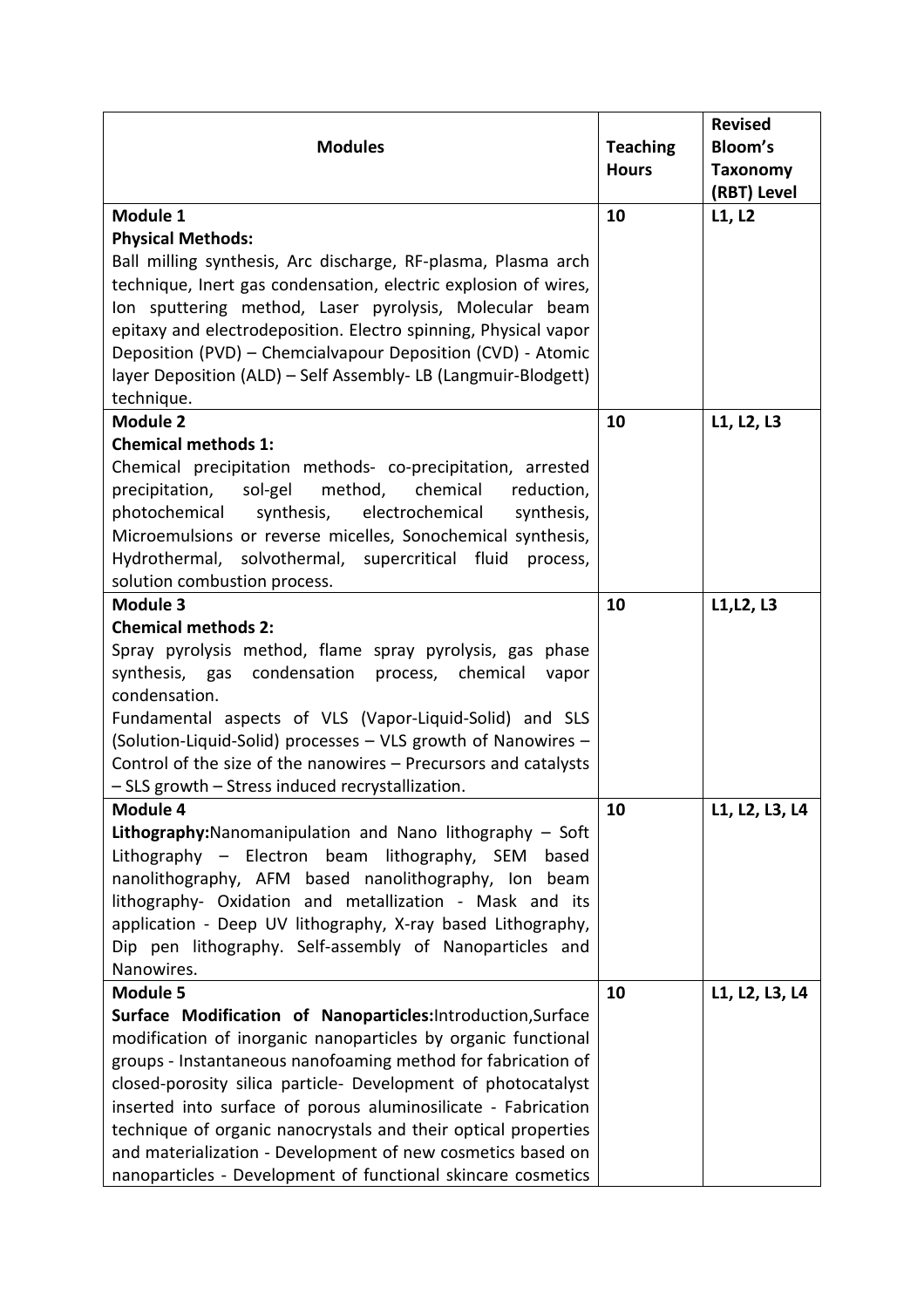| using biodegradable PLGA nanospheres.                                                           |  |  |  |  |
|-------------------------------------------------------------------------------------------------|--|--|--|--|
| <b>Course outcome:</b>                                                                          |  |  |  |  |
| On completion of this course, students should be able to:                                       |  |  |  |  |
| Experiment physical techniques used for synthesis and processing of nanomaterials;              |  |  |  |  |
| Analyze chemical methods used for synthesis and processing of nanomaterials;<br>$\bullet$       |  |  |  |  |
| Select Lithography technique top down fabrication nanostructures;                               |  |  |  |  |
| Test surface modifications of nanoparticels.                                                    |  |  |  |  |
| <b>Graduate Attributes (as per NBA):</b>                                                        |  |  |  |  |
| Engineering Knowledge.<br>$\circ$                                                               |  |  |  |  |
| Design / development of solutions (partly).<br>O                                                |  |  |  |  |
| <b>Question paper pattern:</b>                                                                  |  |  |  |  |
| The question paper will have ten questions.                                                     |  |  |  |  |
| Each full Question consisting of 16 marks<br>$\bullet$                                          |  |  |  |  |
| There will be 2 full questions (with a maximum of four sub questions) from each<br>$\bullet$    |  |  |  |  |
| module.                                                                                         |  |  |  |  |
| Each full question will have sub questions covering all the topics under a module.<br>$\bullet$ |  |  |  |  |
| The students will have to answer 5 full questions, selecting one full question from             |  |  |  |  |
| each module.                                                                                    |  |  |  |  |
| <b>Text Books:</b>                                                                              |  |  |  |  |
| 1. Hari Singh Nalwa - Encyclopedia of Nanotechnology.                                           |  |  |  |  |
| 2. Processing & properties of structural Naonmaterials by Leon L. Shaw (editor)                 |  |  |  |  |
| 3. Chemistry of Nanomaterials: Synthesis, properties and applications by CNR Rao et.al.         |  |  |  |  |
| 4. Nanochemistry: A chemical approach to Nanomaterials Roayal Society of Chemistry, Ozin        |  |  |  |  |
| and Arsenault, Cambridge UK 2005,                                                               |  |  |  |  |
| 5. Nanoparticles: From Theory to Applications, G.Schmidt, WileyWeinheim 2004.                   |  |  |  |  |
| <b>Reference Books:</b>                                                                         |  |  |  |  |
| 1. Nanomaterials - A. K. Bandyopadhyay, New Age International Publishers, 2nd Edition,          |  |  |  |  |
| 2010                                                                                            |  |  |  |  |
| 2. T. Pradeep, "NANO The Essential, understanding Nanoscience and Nanotechnology".              |  |  |  |  |
| Tata McGrawHill Publishing Company Limited, 2007.                                               |  |  |  |  |
| 3. C.A. Mirkin and C.M. Niemeyer, Nanobiotechnology- II, More Concepts and Applications,        |  |  |  |  |
| WILEY-VCH, VerlagGmbH&Co, 2007.                                                                 |  |  |  |  |
| 4. David G. Bucknall. Nanolithography and patterning techniques in microelectronics, CRC        |  |  |  |  |
| Press                                                                                           |  |  |  |  |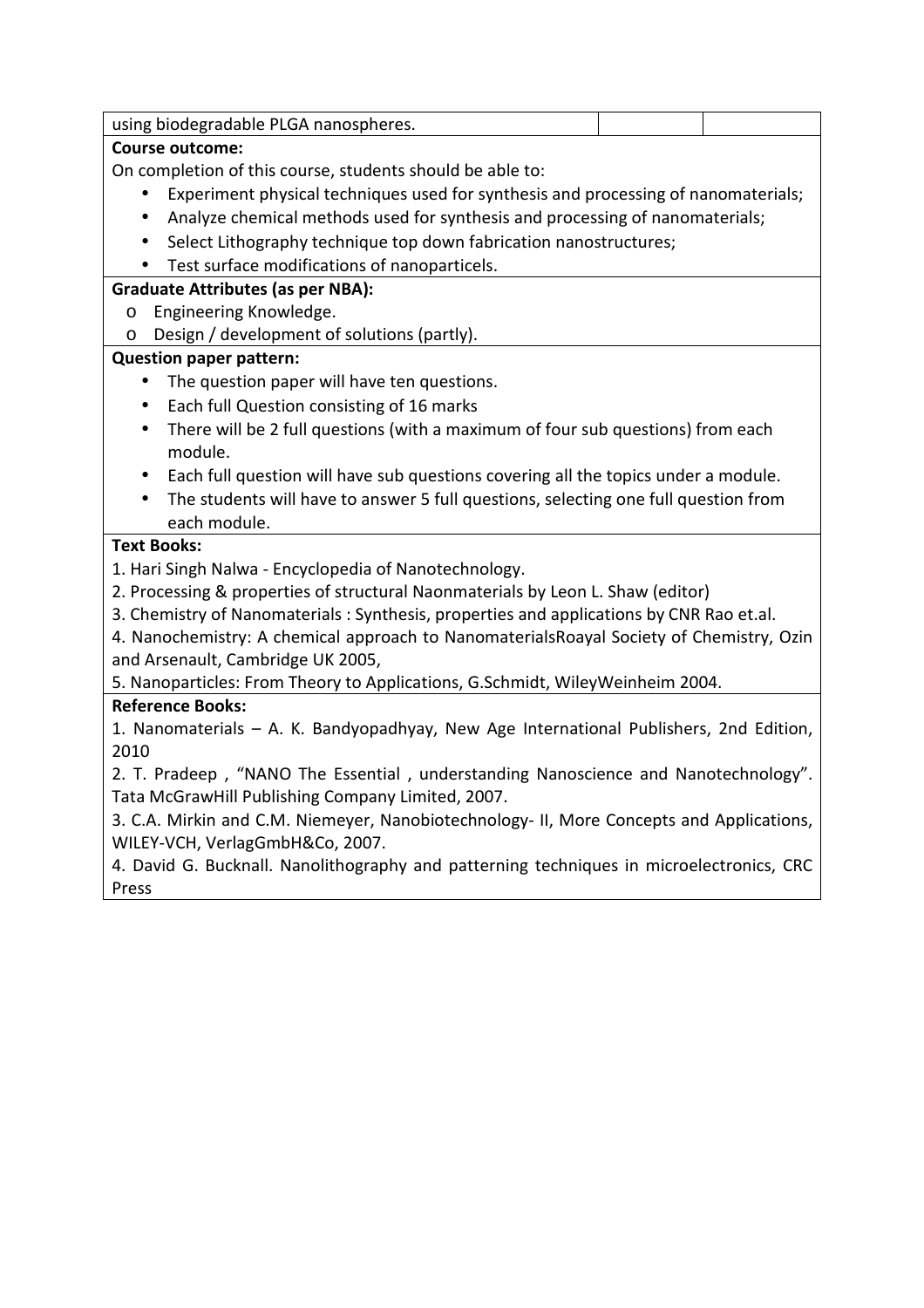| <b>ELECTRONIC INSTRUMENTS AND MEASUREMENTS</b>    |        |                 |    |  |
|---------------------------------------------------|--------|-----------------|----|--|
| [As per Choice Based Credit System (CBCS) scheme] |        |                 |    |  |
| (Effective from the academic year 2015 -2016)     |        |                 |    |  |
| Course: B.E. / Nano Technology                    |        |                 |    |  |
| Semester: IV                                      |        |                 |    |  |
| Subject Code                                      | 15NT44 | <b>IA Marks</b> | 20 |  |
| Number of Lecture                                 | 04     | Exam Marks      | 80 |  |
| Hours/Week                                        |        |                 |    |  |
| οf<br>Number<br>Total                             | 50     | Exam Hours      | 03 |  |
| Lecture Hours                                     |        |                 |    |  |
| $CRFDITS - 04$                                    |        |                 |    |  |

#### **Course objectives:**

In this course students will learn about:

- The accuracy and precision, types of errors, statistical, and probability analysis.
- The basic functional concepts of various analog and digital measuring instruments.
- The basic concepts of microprocessor based instruments.
- The functioning and types of oscilloscopes and signal generators, AC and DC bridges.
- The significance and function of different types of transducers.

|                                                                  |                 | <b>Revised</b>  |
|------------------------------------------------------------------|-----------------|-----------------|
| <b>Modules</b>                                                   | <b>Teaching</b> | <b>Bloom's</b>  |
|                                                                  | <b>Hours</b>    | <b>Taxonomy</b> |
|                                                                  |                 | (RBT) Level     |
| Module 1                                                         | 10              | L1, L2          |
| <b>Measurement and Errors, Ammeters,</b>                         |                 |                 |
| <b>Voltmeters&amp;Multimeters, and Measuring Probes</b>          |                 |                 |
| Measurement and Error: Definitions, Accuracy and Precision,      |                 |                 |
| Significant Figures, Types of Error, Statistical Analysis,       |                 |                 |
| Probability of Errors, Limiting Errors.                          |                 |                 |
| Ammeters: DC Ammeter, Multirange Ammeter, The Ayrton             |                 |                 |
| Shunt or Universal Shunt, Requirements of Shunt, Extending of    |                 |                 |
| Ammeter Ranges, RF Ammeter (Thermocouple), Limitations of        |                 |                 |
| Thermocouple.                                                    |                 |                 |
| Voltmeters & Multimeters: Introduction, Basic Meter as a DC      |                 |                 |
| Voltmeter, DC Voltmeter, Multirange Voltmeter, Extending         |                 |                 |
| Voltmeter Ranges, Loading, Transistor Voltmeter, Differential    |                 |                 |
| Voltmeter, Average Responding Voltmeter, Peak responding         |                 |                 |
| Voltmeter, True RMS Voltmeter.                                   |                 |                 |
| Measuring Probes: Introduction, types, introduction<br>to        |                 |                 |
| nanoprobes                                                       |                 |                 |
| <b>Module 2</b>                                                  | 10              | L1, L2          |
| <b>Digital Instruments and Data Acquisition</b>                  |                 |                 |
| Digital Voltmeters: Introduction, RAMP technique, Dual Slope     |                 |                 |
| Integrating Type DVM, Integrating Type DVM, Most Commonly        |                 |                 |
| principles of ADC, Successive Approximations,<br>used            |                 |                 |
| Continuous Balance DVM, $3\frac{1}{2}$ -Digit, Resolution<br>and |                 |                 |
| Sensitivity of Digital Meters,                                   |                 |                 |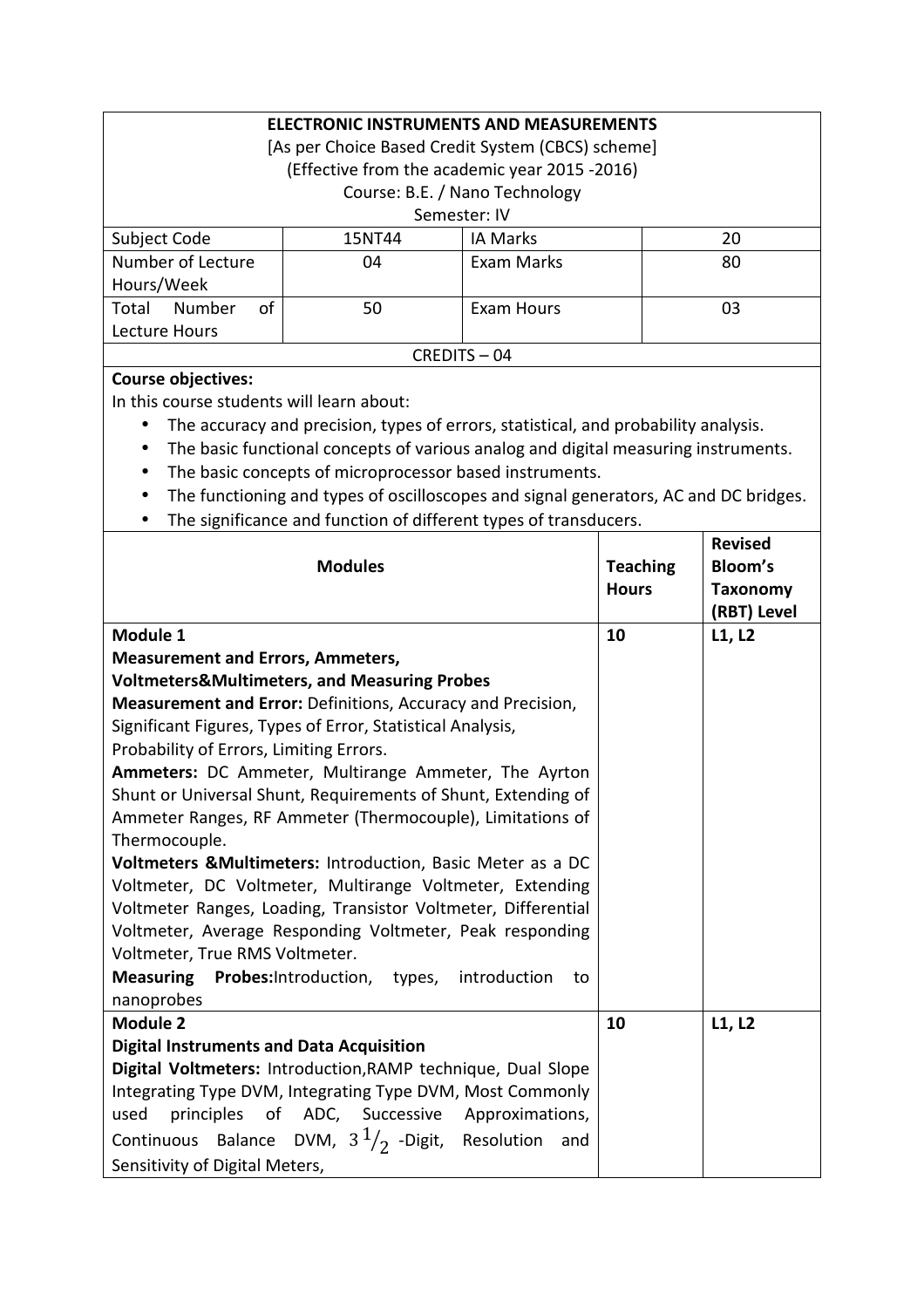| Data Acquisition: ADC, DAC, Signal conditioners                                 |    |                |
|---------------------------------------------------------------------------------|----|----------------|
| Digital Instruments: Introduction, Digital Multimeters, Digital                 |    |                |
| Frequency Meter, Digital Measurement of Time, Universal                         |    |                |
| Counter, Decade Counter, Electronic Counter,<br>Digital                         |    |                |
| Tachometer, Digital pH Meter, Digital Phase Meter, Digital                      |    |                |
| Capacitance Meter.                                                              |    |                |
| <b>Module 3</b>                                                                 | 10 | L1, L2, L3     |
| <b>Oscilloscopes, and Signal Generators</b>                                     |    |                |
| Oscilloscopes: Introduction, Basic principles, CRT features,                    |    |                |
| Block diagram of Oscilloscope, Simple CRO, Vertical Amplifier,                  |    |                |
| Horizontal Deflecting System, Sweep or Time Base Generator,                     |    |                |
| Storage Oscilloscope, Digital Readout Oscilloscope, Probes for                  |    |                |
| CRO.                                                                            |    |                |
| Signal Generators: Introduction, Fixed and Variable AF                          |    |                |
| Oscillator, Standard Signal Generator, AF sine and Square                       |    |                |
| Wave Generator, Function Generator, Square and Pulse                            |    |                |
| Generator, Sweep Generator.                                                     |    |                |
| Module 4                                                                        | 10 | L1, L2, L3, L4 |
| <b>Measuring instruments, and Bridges</b>                                       |    |                |
| Measuring Instruments: Output Power Meters, Field Strength                      |    |                |
| Meter, Stroboscope, Phase Meter, Vector Impedance Meter, Q                      |    |                |
| Meter, Megger, Analog pH Meter, Telemetry.                                      |    |                |
| Bridges: Introduction, Wheatstone's bridge, Kelvin's Bridge; AC                 |    |                |
| bridges,<br>Capacitance<br>Comparison Bridge,<br>Inductance                     |    |                |
| Comparison Bridge, Maxwell's bridge.                                            |    |                |
| <b>Module 5</b>                                                                 |    |                |
|                                                                                 | 10 | L1, L2, L3     |
| <b>Transducers, and Actuators</b>                                               |    |                |
| Introduction, transducers<br>and<br>actuators<br>of:<br>electrical,             |    |                |
| inductive, capacitive, optical, piezoelectric, and photovoltaic.                |    |                |
| Thermistor, LVDT, Semiconductor photo diode and transistor.                     |    |                |
| <b>Course outcomes:</b>                                                         |    |                |
| After studying this course, students will be able to:                           |    |                |
| Differentiate accuracy and precision<br>$\bullet$                               |    |                |
| Explain various types of analog and digital measuring instruments.<br>$\bullet$ |    |                |
| Analyze the performance of the AC and DC bridges.                               |    |                |
| Analyze the performance characteristics of analog and digital measuring         |    |                |
| instruments.                                                                    |    |                |
| Recognize the importance of lifelong learning in the field of electronic        |    |                |
| instrumentation.                                                                |    |                |
| <b>Graduate Attributes (as per NBA):</b>                                        |    |                |
| Engineering Knowledge.<br>O                                                     |    |                |
| Problem Analysis.<br>O                                                          |    |                |
| Design / development of solutions (partly).<br>O                                |    |                |
| Interpretation of data.<br>O                                                    |    |                |
| <b>Question paper pattern:</b><br>The question paper will have ten questions.   |    |                |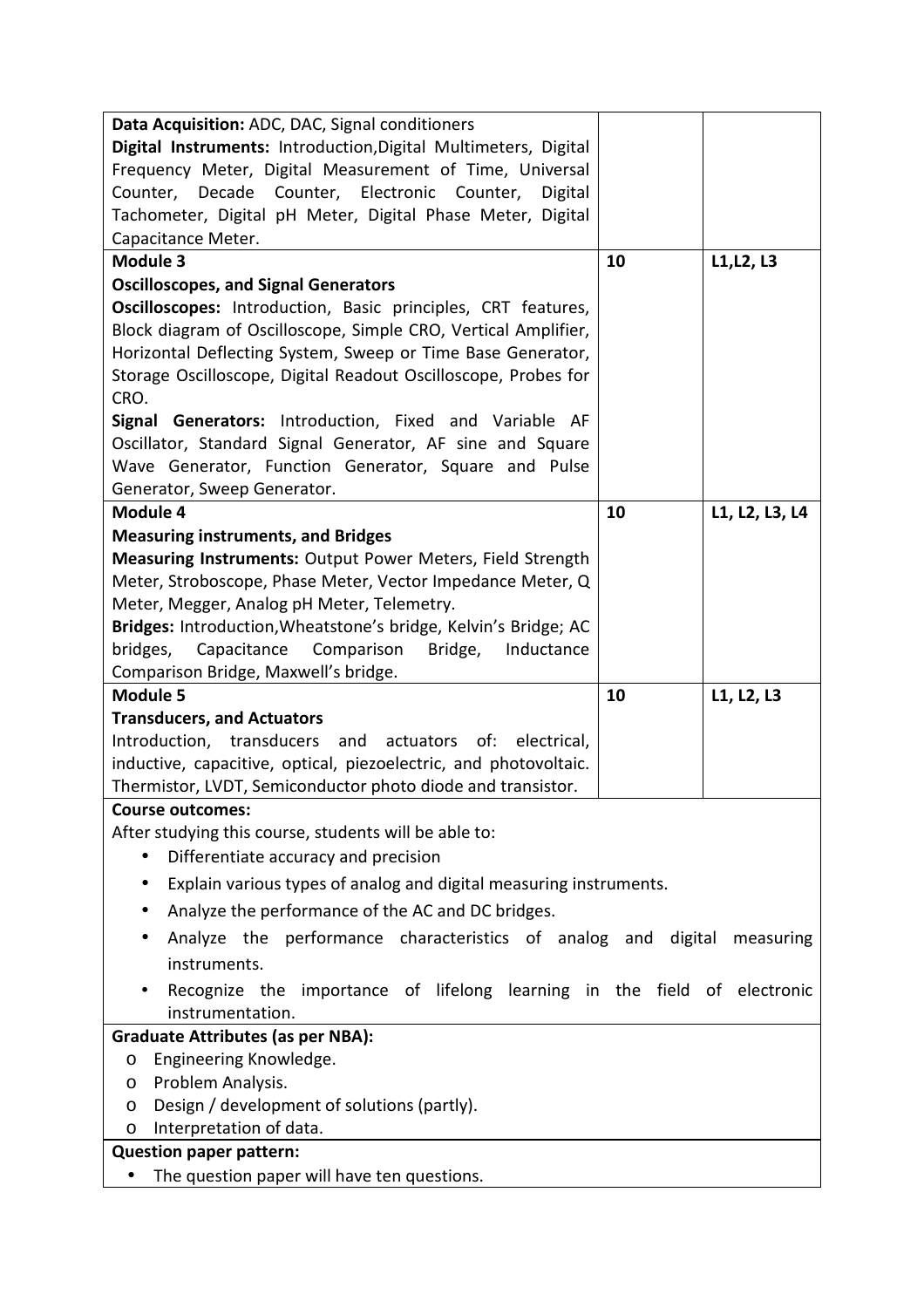- Each full question consists of 16 marks.
- There will be 2 full questions (with a maximum of four sub questions) from each module.
- Each full question will have sub questions covering all the topics under a module.
- The students will have to answer 5 full questions, selecting one full question from each module.

#### **Text Books:**

1. A. D. Helfrick and W.D. Cooper, "Modern Electronic Instrumentation and Measuring Techniques", Pearson, 1st Edition, 2015, ISBN:9789332556065.

2. H. S. Kalsi, "Electronic Instrumentation", McGraw Hill, 3<sup>rd</sup> Edition, 2012, ISBN:9780070702066.

#### **Reference Books:**

- 1. A. K. Sawhney, "Electronics and Electrical Measurements", DhanpatRai& Sons.
- 2. David A. Bell, "Electronic Instrumentation and Measurements", Oxford University Press.

| <b>APPLICATIONS OF NANOTECHNOLOGY</b>                                                      |                                               |                                |                 |                 |
|--------------------------------------------------------------------------------------------|-----------------------------------------------|--------------------------------|-----------------|-----------------|
| [As per Choice Based Credit System (CBCS) scheme]                                          |                                               |                                |                 |                 |
|                                                                                            |                                               |                                |                 |                 |
|                                                                                            | (Effective from the academic year 2015 -2016) |                                |                 |                 |
|                                                                                            |                                               | Course: B.E. / Nano Technology |                 |                 |
|                                                                                            |                                               | Semester: IV                   |                 |                 |
| Subject Code                                                                               | 15NT45                                        | <b>IA Marks</b>                |                 | 20              |
| Number of Lecture                                                                          | 04                                            | Exam Marks                     |                 | 80              |
| Hours/Week                                                                                 |                                               |                                |                 |                 |
| Total Number<br>οf                                                                         | 50                                            | <b>Exam Hours</b>              |                 | 03              |
| Lecture Hours                                                                              |                                               |                                |                 |                 |
| CREDITS-04                                                                                 |                                               |                                |                 |                 |
| <b>Course objectives:</b>                                                                  |                                               |                                |                 |                 |
| In this subject student will be introduced to applications of nano technology in fields of |                                               |                                |                 |                 |
| energy, defence, health, communication, transportation, and agriculture.                   |                                               |                                |                 |                 |
|                                                                                            |                                               |                                |                 | <b>Revised</b>  |
|                                                                                            | <b>Modules</b>                                |                                | <b>Teaching</b> | Bloom's         |
|                                                                                            |                                               |                                | <b>Hours</b>    | <b>Taxonomy</b> |
|                                                                                            |                                               |                                |                 | (RBT) Level     |
|                                                                                            |                                               |                                |                 |                 |
| Module 1                                                                                   |                                               |                                | 10              | L1, L2, L3      |

**NT in photovoltaics, batteries, and fuel cells applications Photovoltaics:** Introduction, limitations of conventional solar cells, applications of nanotechnology in photovoltaics; Three generation solar cells; Second generation solar cells (CIGS and CdTe): construction, advantages and limitations, Ultrathin nanotechnology solar cells (plastic solar cells): construction, working principle, advantages and limitations. Applications of CNTs in: photovoltaic diode, photo-active layer, transparent electrode, and dye-sensitized solar cells. **Batteries, and Fuel cells:** Nanobatteries: Introduction, advantages, nanotechnology applications under development; Applications of nanotechnology in Hydrogen fuel cells: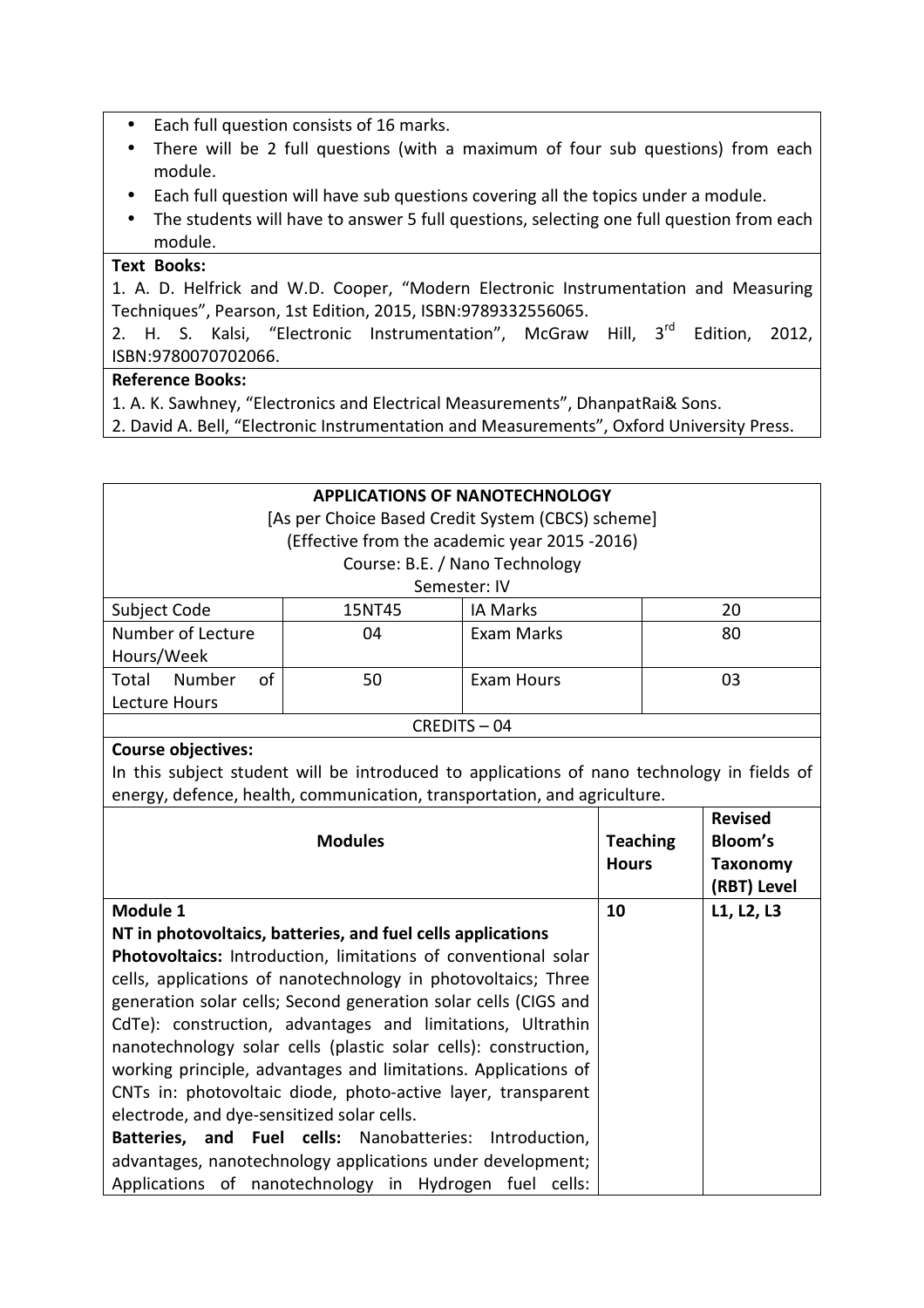| production of hydrogen (Tandem cells), storage and transport                                                                         |    |            |
|--------------------------------------------------------------------------------------------------------------------------------------|----|------------|
| of hydrogen; improving the efficiency of catalyst, and                                                                               |    |            |
| electrolyte. Applications of nanotechnology in improving the                                                                         |    |            |
| efficiency of DMFC, and SOFC.                                                                                                        |    |            |
| Module - 2                                                                                                                           | 10 | L1, L2, L3 |
| NT in energy transmissions, water purification, and defense                                                                          |    |            |
| applications                                                                                                                         |    |            |
| Energy transmissions: Applications of nanotechnology to                                                                              |    |            |
| energy production, Nanoscale materials; General energy                                                                               |    |            |
| applications: lighting, heating, transportation, capacitors,                                                                         |    |            |
| chips; Nanoparticles for energy transmission<br>power                                                                                |    |            |
| development: wires and cables; electrical transmission                                                                               |    |            |
| infrastructure: transformers, substations, and sensors.                                                                              |    |            |
| Water purification: Nanooligodynamic metallic particles:                                                                             |    |            |
| effect, mechanism<br>and<br>oligodynamic<br>applications;                                                                            |    |            |
| Photocatalysis: types and applications of nanotechnology in                                                                          |    |            |
| photocatalysis; Desalination: nanofiltration, advantages and                                                                         |    |            |
| limitations, future directions of nanotechnology in membrane                                                                         |    |            |
| process.                                                                                                                             |    |            |
| NT in Defense: Nanotechnology for soldiers: Smart helmets:                                                                           |    |            |
| significance, sensors, optical/IR, RF, and acaustic arrays,                                                                          |    |            |
| antiballistic protection. Smart suits: as armour, for ventilation,                                                                   |    |            |
| for camouflage. Smart equipments: B/C detection, health                                                                              |    |            |
| monitoring and wound healing.                                                                                                        |    |            |
|                                                                                                                                      |    |            |
| Module $-3$                                                                                                                          | 10 | L1, L2, L3 |
| NT in agriculture, and food processing applications                                                                                  |    |            |
| NT in agriculture applications: Overview of nanotechnology                                                                           |    |            |
| applications in agriculture: Nanoscale carriers, Microfabricated                                                                     |    |            |
| xylem vessels, Nanolignocellulosic materials, Clay nanotubes,                                                                        |    |            |
| Photocatalysis, Nanobarcode technology, Quantum dots for                                                                             |    |            |
| staining bacteria, Biosensors. Nanotechnologies in animal                                                                            |    |            |
| production and health care: Improving feeding efficiency and                                                                         |    |            |
| nutrition, Zoonotic diseases, Animal reproduction and fertility,                                                                     |    |            |
| Nanotechnology and animal waste management.                                                                                          |    |            |
| NT in food processing applications: Nanofood, introduction,                                                                          |    |            |
| nanoencapsulation, nanocomposites in food packaging, smart                                                                           |    |            |
| food packaging, analytical food packaging.                                                                                           |    |            |
| Module 4                                                                                                                             | 10 | L1, L2, L3 |
| NT in civil<br>engineering, automobile, and<br>aerospace                                                                             |    |            |
| applications                                                                                                                         |    |            |
| NT in civil engineering applications: Nanotechnology for green                                                                       |    |            |
| building: Introduction, Coatings: self-cleaning coatings, anti-<br>De-polluting<br>surfaces, Scratch-resistant<br>coatings,<br>stain |    |            |
| coatings, Anti-fogging and anti-icing coatings, Antimicrobial                                                                        |    |            |
| coatings, UV protection, Anti-corrosion coatings, and Moisture                                                                       |    |            |
| resistance.                                                                                                                          |    |            |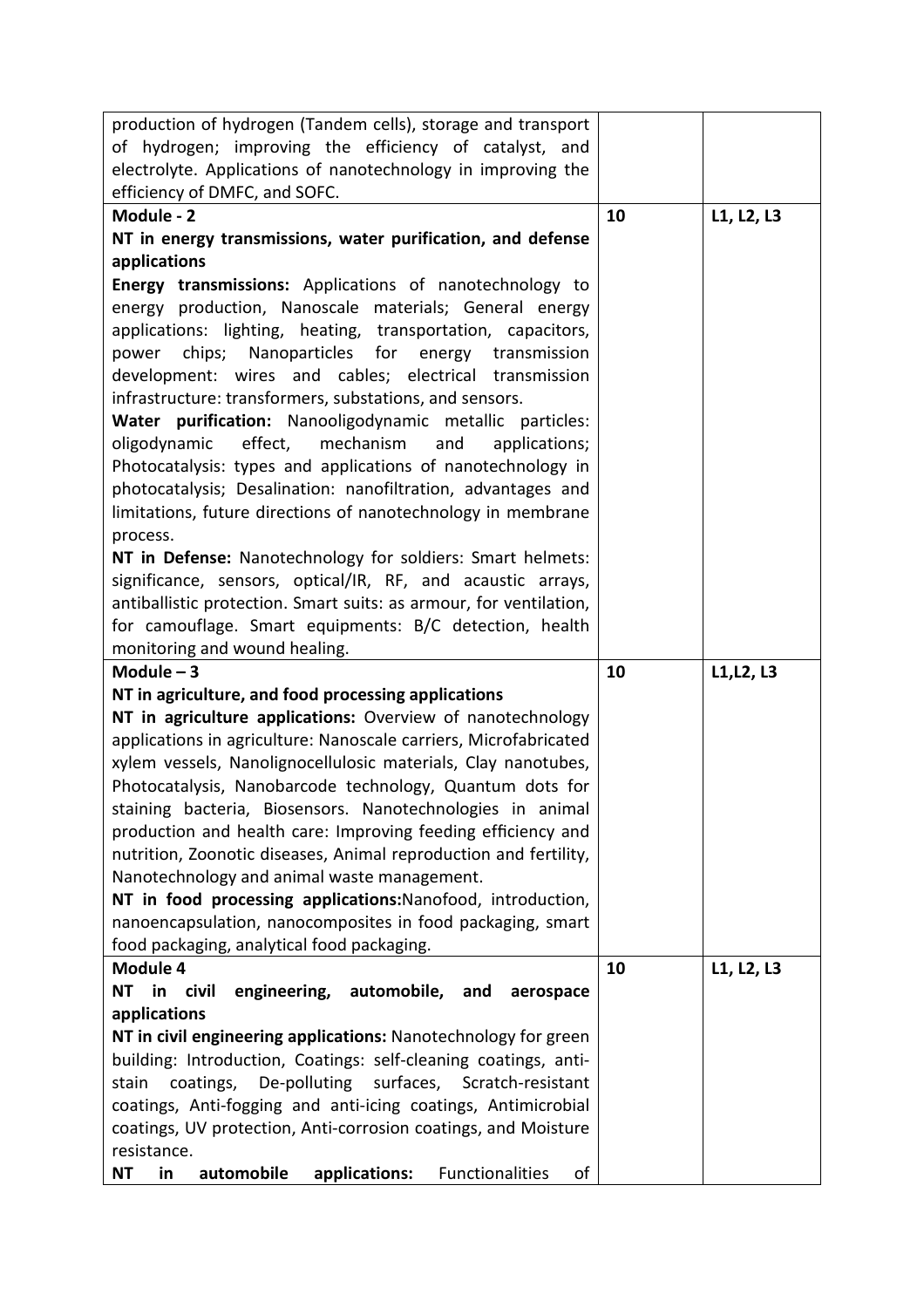| nanotechnologies (mechanical, geometric<br>effect,                                                                                                                                      |    |            |  |
|-----------------------------------------------------------------------------------------------------------------------------------------------------------------------------------------|----|------------|--|
| electronic/magnetic, optical, and chemical); Applications of NT                                                                                                                         |    |            |  |
| towards: car body shell, car body, car interior, chasis and tyres,                                                                                                                      |    |            |  |
| electrics and electronics, engine and drive train.                                                                                                                                      |    |            |  |
| NT in aerospace applications: Potential space benefits:                                                                                                                                 |    |            |  |
| resources in space, technical difficulties, Radiation shielding,                                                                                                                        |    |            |  |
| Space elevator, Leapfrogging effect, Space elevator                                                                                                                                     |    |            |  |
| (electromagnetic), solar power satellites                                                                                                                                               |    |            |  |
| <b>Module 5</b>                                                                                                                                                                         | 10 | L1, L2, L3 |  |
| Nanotechnology in Electronics, Computer Engineering &                                                                                                                                   |    |            |  |
| <b>Photonics</b>                                                                                                                                                                        |    |            |  |
| Introduction to: MOSFET, CMOS, and microchips (DRAM,                                                                                                                                    |    |            |  |
| SRAM, FIFO, EPROM, and PROM). Single electron transistors:                                                                                                                              |    |            |  |
| introduction, Coulomb blockade, miniature flash memory, and                                                                                                                             |    |            |  |
| Yano type memory. Quantum mechanical tunneling: RTDs and                                                                                                                                |    |            |  |
| diodes.<br>Introduction<br>spintronics,<br>Esaki<br>to<br>molecular                                                                                                                     |    |            |  |
| nanoelectronics, fault tolerant designs, quantum cellular                                                                                                                               |    |            |  |
| automata, and quantum computing. MEMS and MOEMS:                                                                                                                                        |    |            |  |
| and<br>applications.<br>Introduction<br>introduction<br>to:                                                                                                                             |    |            |  |
| nanotechnology in photonics, photonic crystals, plasmonics,                                                                                                                             |    |            |  |
| and spray-on nanocomputers.                                                                                                                                                             |    |            |  |
| <b>Course outcome:</b>                                                                                                                                                                  |    |            |  |
| After completion of this subject, students will be able to:                                                                                                                             |    |            |  |
| Describe applications of nano technology in the photovoltaics, batteries, and fuel<br>$\bullet$                                                                                         |    |            |  |
| cells;                                                                                                                                                                                  |    |            |  |
| Illustrate nano technology in the energy transmissions, water purification, and                                                                                                         |    |            |  |
| defense;                                                                                                                                                                                |    |            |  |
| Explain nano technology in the agriculture and food processing;<br>$\bullet$                                                                                                            |    |            |  |
| $\bullet$                                                                                                                                                                               |    |            |  |
| Describe nano technology in the civil engineering, automobile, and aerospace sector;<br>Research nano technological advances in the electronics, computer engineering, and<br>$\bullet$ |    |            |  |
| photonics.                                                                                                                                                                              |    |            |  |
| <b>Graduate Attributes (as per NBA):</b>                                                                                                                                                |    |            |  |
| Engineering Knowledge.                                                                                                                                                                  |    |            |  |
| O<br>Problem Analysis.                                                                                                                                                                  |    |            |  |
| O<br>Design / development of solutions (partly).                                                                                                                                        |    |            |  |
| O<br>Interpretation of data.                                                                                                                                                            |    |            |  |
| O<br><b>Question paper pattern:</b>                                                                                                                                                     |    |            |  |
|                                                                                                                                                                                         |    |            |  |
| The question paper will have ten questions.<br>$\bullet$                                                                                                                                |    |            |  |
| Each full Question consisting of 16 marks<br>$\bullet$                                                                                                                                  |    |            |  |
| There will be 2 full questions (with a maximum of four sub questions) from each                                                                                                         |    |            |  |
| module.                                                                                                                                                                                 |    |            |  |
| Each full question will have sub questions covering all the topics under a module.                                                                                                      |    |            |  |
| The students will have to answer 5 full questions, selecting one full question from                                                                                                     |    |            |  |
| each module.                                                                                                                                                                            |    |            |  |
| <b>Text Books:</b>                                                                                                                                                                      |    |            |  |
| Nanotechnology, Importance & Applications, M.H. Fulekar, I.K. International Publishing<br>1.                                                                                            |    |            |  |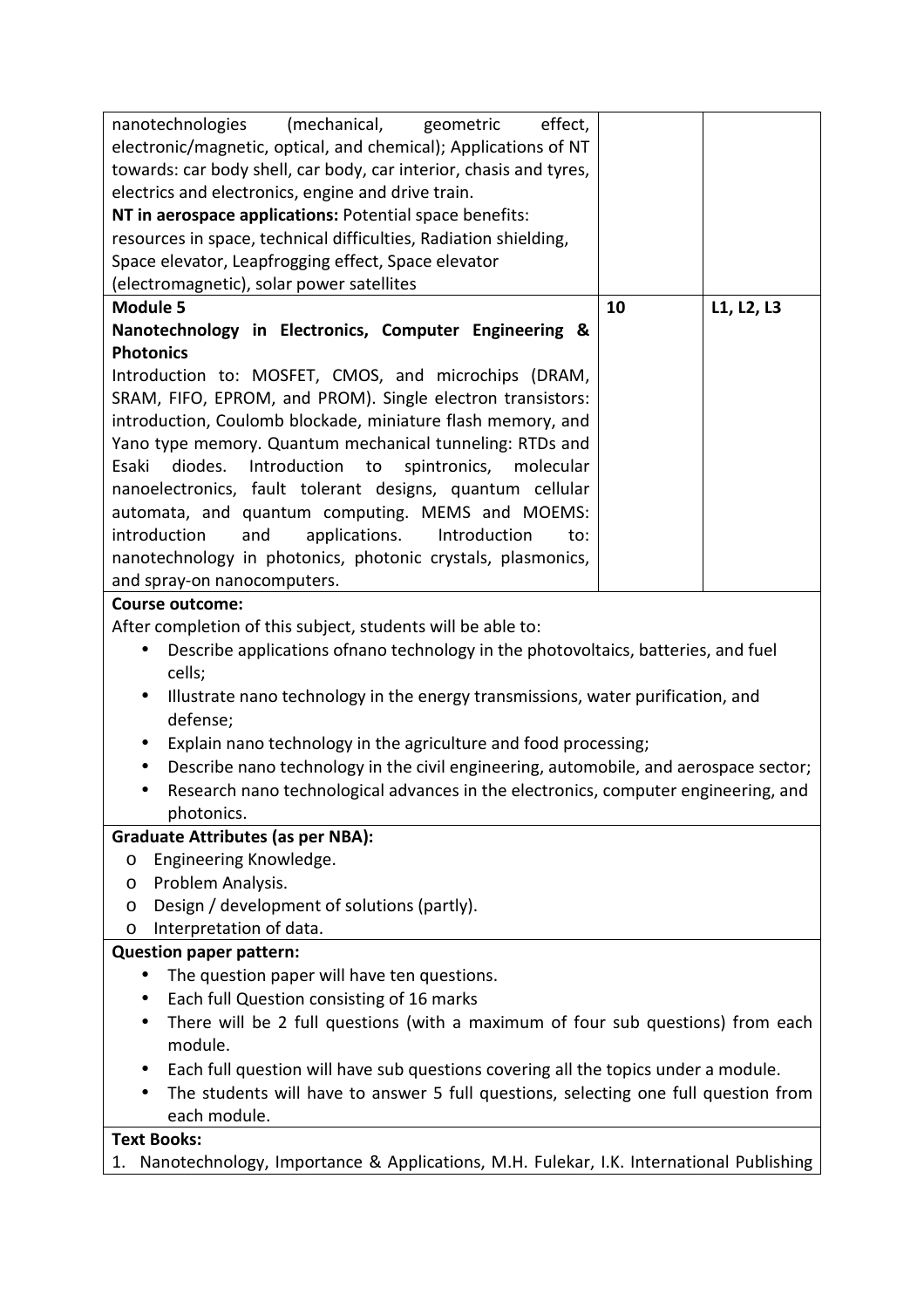House, New Delhi, 2011

- 2. Nanotechnology Applications to Telecommunications and Networking, Daniel Minoli, Wiley Interscience, John Wiley & Sons, 2006, ISBN: 13-978-0-471-71-63-9-6.
- 3. Nanotechnology, Fundamentals and Applications, ManasiKarkare, I.K. International Publishing, New Delhi, 2008, ISBN : 978-81-89866-99-0

## **References:**

- 1. "How helpful is nanotechnology in agriculture?-Review", Allah Ditta, Advances in natural sciences: Nanoscience and nanotechnology, 3 (2012) 033002 (10pp), IOP Publishing, doi:10.1088/2043-6262/3/3/033002
- 2. Nanotechnology Innovation opportunities for tomorrow's defense, Frank Simonis and Steven S, Freely downloadable from web.
- 3. Nanotechnologies in Automobiles-Innovation potentials in Hesse for the Automotive industry and its subcontractors, Volume 3 of the Aktionslinie, Hesse Nanotech series of publications. 2008
- 4. Nanotechnology for green building, George Elvin, Green Technology Forum, 2007

| <b>BIOCHEMISTRY AND MICROBIOLOGY</b>                                |                                                                                |                                |                |                 |
|---------------------------------------------------------------------|--------------------------------------------------------------------------------|--------------------------------|----------------|-----------------|
|                                                                     | [As per Choice Based Credit System (CBCS) scheme]                              |                                |                |                 |
| (Effective from the academic year 2015 -2016)                       |                                                                                |                                |                |                 |
|                                                                     |                                                                                | Course: B.E. / Nano Technology |                |                 |
|                                                                     |                                                                                | Semester: IV                   |                |                 |
| Subject Code                                                        | 15NT46                                                                         | <b>IA Marks</b>                |                | 20              |
| Number of Lecture                                                   | 04                                                                             | <b>Exam Marks</b>              |                | 80              |
| Hours/Week                                                          |                                                                                |                                |                |                 |
| Total Number<br>of                                                  | 50                                                                             | <b>Exam Hours</b>              |                | 03              |
| Lecture Hours                                                       |                                                                                |                                |                |                 |
|                                                                     |                                                                                | CREDITS-04                     |                |                 |
| <b>Course objectives:</b>                                           |                                                                                |                                |                |                 |
|                                                                     | To understand the basic concepts of biochemistry and pathways involved in      |                                |                |                 |
| metabolism.                                                         |                                                                                |                                |                |                 |
|                                                                     | To study characteristics of microbes and microbial synthesis of nanomaterials. |                                |                |                 |
|                                                                     |                                                                                |                                |                | <b>Revised</b>  |
| <b>Modules</b>                                                      |                                                                                | <b>Teaching</b>                | <b>Bloom's</b> |                 |
|                                                                     |                                                                                |                                | <b>Hours</b>   | <b>Taxonomy</b> |
|                                                                     |                                                                                |                                |                | (RBT) Level     |
| Module 1                                                            |                                                                                |                                | 10             | L1, L2          |
| <b>Biomolecules and biological membranes:</b>                       |                                                                                |                                |                |                 |
| Types of chemical reactions, pH, buffers and their properties,      |                                                                                |                                |                |                 |
| of<br>solutions.<br>Brief description<br>concentration<br>of<br>the |                                                                                |                                |                |                 |
| biomolecules: Carbohydrates; Proteins; Lipids; Nucleic acids        |                                                                                |                                |                |                 |
| (DNA & RNA). Classes of Enzymes with examples. Biological           |                                                                                |                                |                |                 |
| membranes:                                                          | structure, permeability, properties, passive                                   |                                |                |                 |
| active<br>transport<br>and                                          | transport, facilitated                                                         | transport,                     |                |                 |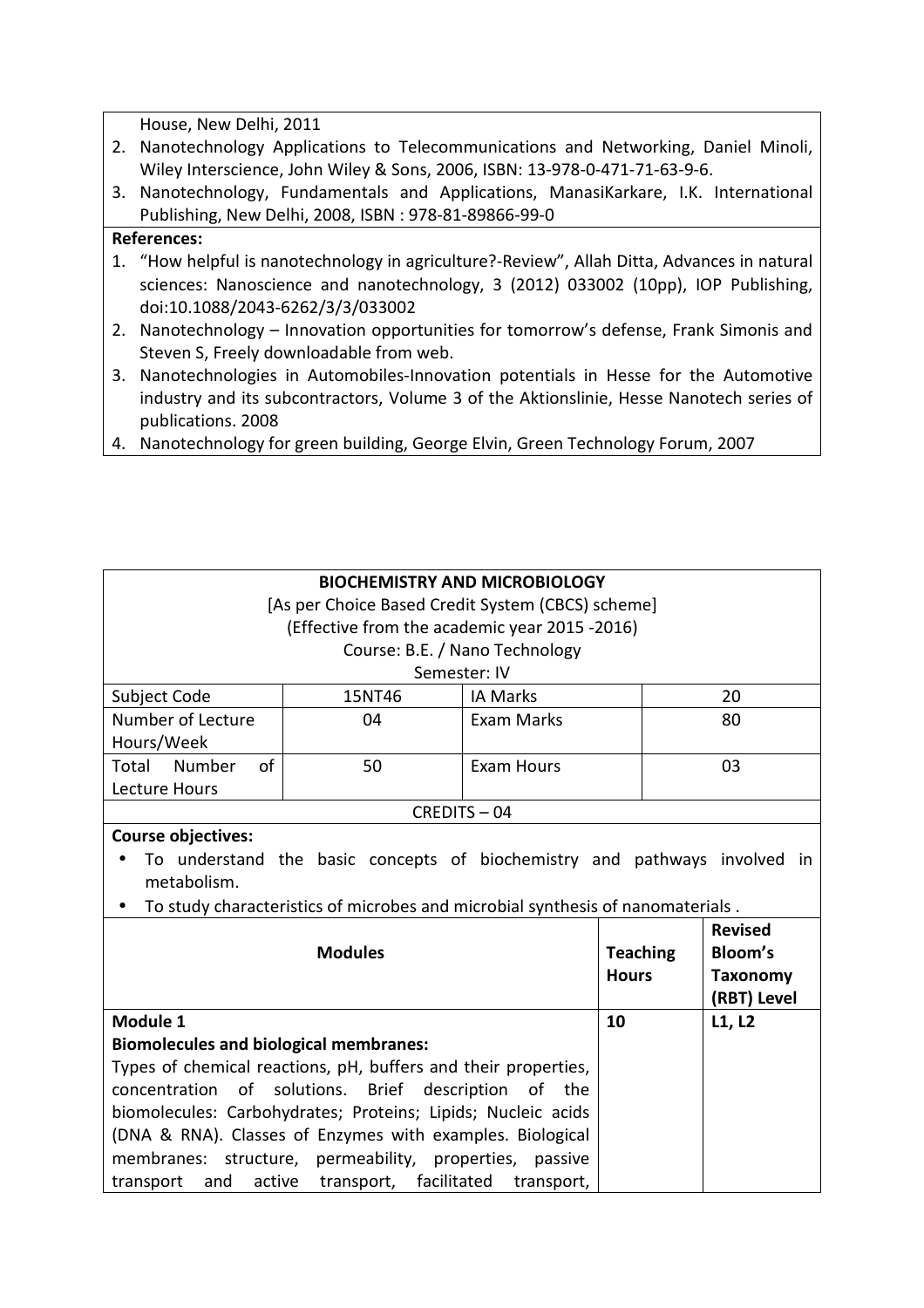| mechanism of Na <sup>+</sup> / K <sup>+</sup> , glucose and amino acid transport.  |    |                |
|------------------------------------------------------------------------------------|----|----------------|
| Module 2                                                                           | 10 | L1, L2, L3, L4 |
| <b>Bioenergetics and metabolism:</b>                                               |    |                |
| Principle<br>of<br>bioenergetics - Bioenergetics<br>and                            |    |                |
| thermodynamics, phosphoryl group transfer and<br>ATP,                              |    |                |
| Biological oxidation and reduction reaction. Glycolysis, fate of                   |    |                |
| pyruvate under anaerobic conditions, gluconeogenesis,                              |    |                |
| Pentose phosphate pathway of glucose oxidation, Citric acid                        |    |                |
| cycle. Oxidative phosphorylation and photophosphorylation.                         |    |                |
| <b>Module 3</b>                                                                    | 10 | L1, L2, L3     |
| <b>Study of Microorganisms:</b>                                                    |    |                |
| Scope of microbiology, History of microbiology, origin of life,                    |    |                |
| Prokaryotes and Eukaryotes. Microbial diversity<br>and                             |    |                |
| Taxonomy. Structure, Classification and Reproduction of                            |    |                |
| bacteria, fungi, viruses, Protozoa and Algae. General features                     |    |                |
| of Actinomycetes.<br>Module 4                                                      | 10 |                |
| Microbial growth and Control of microorganism:                                     |    | L1, L2, L3     |
| Growth curve patterns, physical conditions required for                            |    |                |
| growth. Control of microorganism by physical agents (high                          |    |                |
| temperature, low temperature, dessication, osmotic pressure,                       |    |                |
| radiation); Control of microorganism by chemical agents;                           |    |                |
| Antiobiotics and other chemotherapeutic agents.                                    |    |                |
| <b>Module 5</b>                                                                    | 10 | L3, L4, L5     |
| <b>Microbial synthesis of Nano materials:</b>                                      |    |                |
| Biosynthesis of nano particles by bacteria and fungi                               |    |                |
| (intracellular and extracellular synthesis). Magnetotactic                         |    |                |
| bacteria for natural synthesis of magnetic nanoparticles;                          |    |                |
| Mechanism of formation of nanostructured materials by virus -                      |    |                |
| TMV virus; Synthesis process and application, Role of plants in                    |    |                |
| nanoparticle synthesis - marigold, tulsi and aloe vera.                            |    |                |
| <b>Course outcome:</b>                                                             |    |                |
| Students will gain knowledge on basic concepts of biomolecules, bioenergetics and  |    |                |
| metabolism.                                                                        |    |                |
| The subject will provide background knowledge of different microbes and the ways   |    |                |
| in which these microbes can be used in synthesis of nanomaterials.                 |    |                |
| <b>Graduate Attributes (as per NBA):</b>                                           |    |                |
| Engineering Knowledge.<br>O                                                        |    |                |
| Problem Analysis.<br>O                                                             |    |                |
| Design / development of solutions (partly).<br>O                                   |    |                |
| Interpretation of data.<br>O                                                       |    |                |
| <b>Question paper pattern:</b>                                                     |    |                |
| The question paper will have ten questions.<br>$\bullet$                           |    |                |
| Each full Question consisting of 16 marks                                          |    |                |
| There will be 2 full questions (with a maximum of four sub questions) from each    |    |                |
| module.                                                                            |    |                |
| Each full question will have sub questions covering all the topics under a module. |    |                |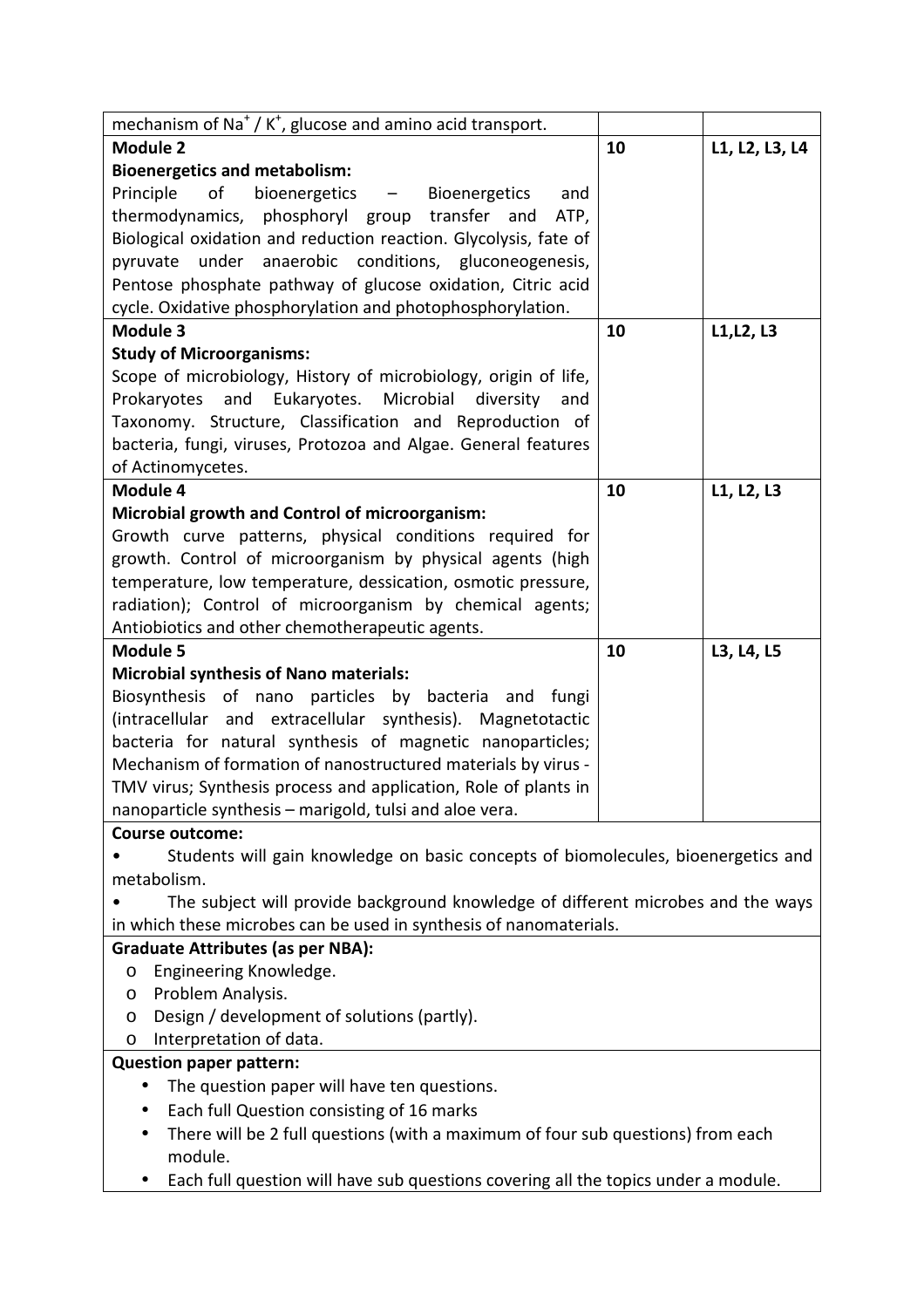• The students will have to answer 5 full questions, selecting one full question from each module.

#### **Text Books:**

1. Microbiology by Michael J PelczarJr Chan ECS, Noel R Krieg, Tata McGraw Hill Publishing co Ltd.

2. Microbiology by Prescott, Harley, Klein, McGraw Hill.

3. Lehninger- Principles of Biochemistry by David L. Nelson and Michael M. Cox, 5th Edition,WH Freeman and Company.

4. Principles of Biochemistry by LubertStryer, Freeman Int. Edition

# **Reference Books:**

1. T. Pradeep, "NANO The Essential, understanding Nanoscience and Nanotechnology". Tata McGraw - Hill Publishing Company Limited, 2007.

2. C. A. Mirkin and C. M. Niemeyer, Nanobiotechnology- II, More Concepts and Applications, WILEY-VCH, VerlagGmbH&Co, 2007

|                                                                                       | <b>ELECTRONIC INSTRUMENTATION LAB</b>                                               |                 |    |
|---------------------------------------------------------------------------------------|-------------------------------------------------------------------------------------|-----------------|----|
| [As per Choice Based Credit System (CBCS) scheme]                                     |                                                                                     |                 |    |
|                                                                                       | (Effective from the academic year 2015 -2016)                                       |                 |    |
|                                                                                       | Course: B.E. / Nano Technology                                                      |                 |    |
|                                                                                       | <b>SEMESTER - IV</b>                                                                |                 |    |
| Laboratory Code                                                                       | 15NTL47                                                                             | <b>IA Marks</b> | 20 |
| Number of Lecture                                                                     | 01Hr Tutorial (Instructions)<br>+ 02 Hours                                          | Exam            | 50 |
| Hours/Week                                                                            | Laboratory                                                                          | Marks           |    |
|                                                                                       |                                                                                     | Exam            | 03 |
|                                                                                       |                                                                                     | Hours           |    |
|                                                                                       | CREDITS-02                                                                          |                 |    |
| <b>Course objectives:</b>                                                             |                                                                                     |                 |    |
|                                                                                       | To realize and demonstrate that how different for finding out values of resistance, |                 |    |
| capacitance and inductance                                                            |                                                                                     |                 |    |
|                                                                                       | To interface sensors and demonstrate the method used in sensing temperature and     |                 |    |
| pressure                                                                              |                                                                                     |                 |    |
| To study the working principle of data acquisition modules in electronic<br>$\bullet$ |                                                                                     |                 |    |
| instrumentation                                                                       |                                                                                     |                 |    |
|                                                                                       |                                                                                     |                 |    |
|                                                                                       |                                                                                     |                 |    |
|                                                                                       |                                                                                     |                 |    |
| <b>Laboratory Experiments:</b>                                                        |                                                                                     | <b>Revised</b>  |    |
|                                                                                       |                                                                                     | Bloom's         |    |
|                                                                                       |                                                                                     | <b>Taxonomy</b> |    |
|                                                                                       |                                                                                     | (RBT) Level     |    |
|                                                                                       | 1. To find the value of unknown resistor using Wheatstone bridge.                   | L1, L2, L3      |    |
|                                                                                       | 2. To find the value of unknown capacitance and inductance using Maxwell's          | L4, L5, L6      |    |
| bridge                                                                                |                                                                                     |                 |    |
| 3.                                                                                    | To find the value of unknown capacitance using Wein's series and parallel           | L5, L6          |    |
| bridge.                                                                               |                                                                                     |                 |    |
|                                                                                       | 4. Measurement of frequency using Lissajous method                                  | L4, L5, L6      |    |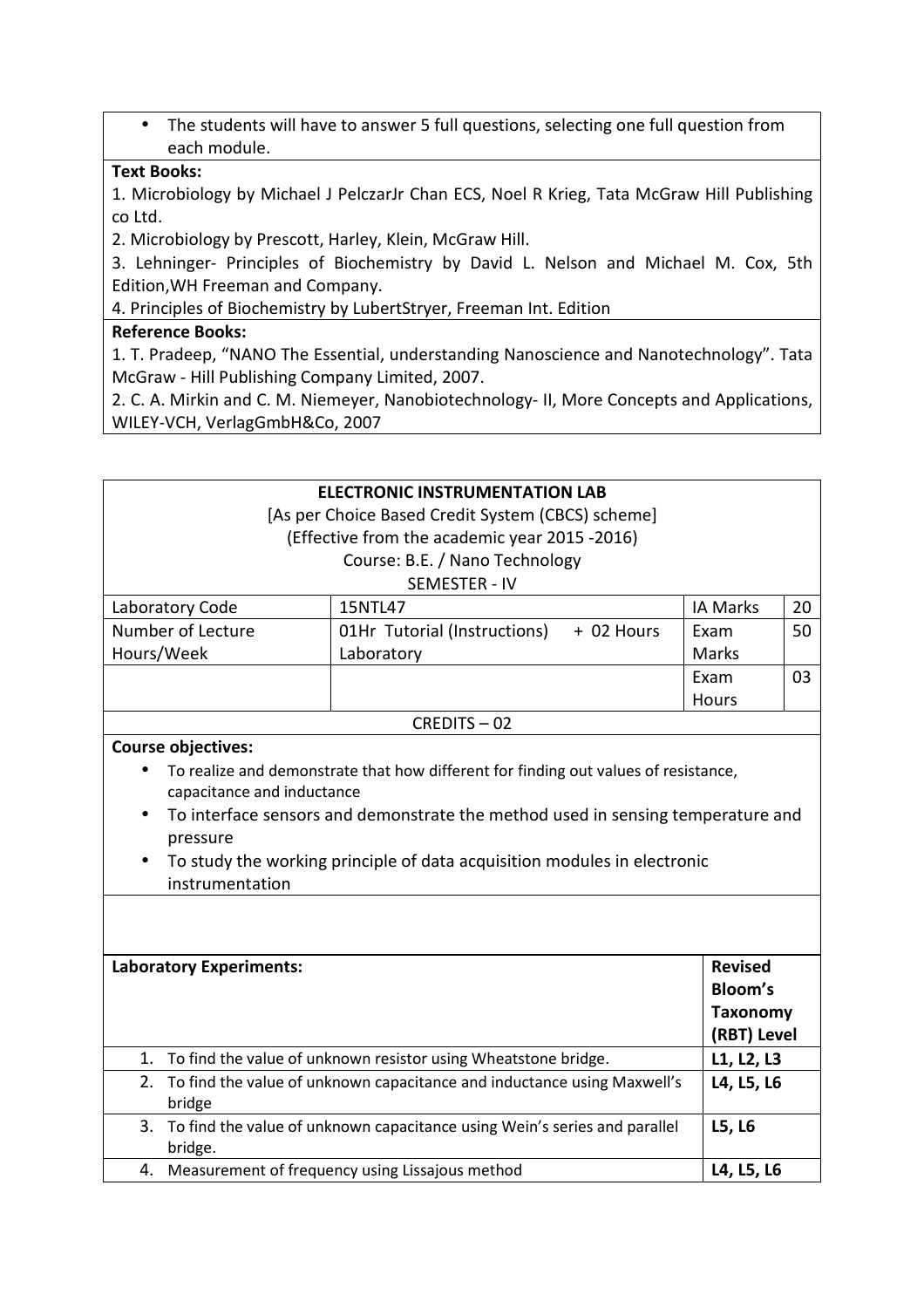| 5. To study and verify characteristic of variable resistor transducer (strain<br>gauge)                                                                                                                                                                                                                                                                                                                                                                                       | L5, L6     |  |
|-------------------------------------------------------------------------------------------------------------------------------------------------------------------------------------------------------------------------------------------------------------------------------------------------------------------------------------------------------------------------------------------------------------------------------------------------------------------------------|------------|--|
| 6. To study and verify characteristic of LVDT                                                                                                                                                                                                                                                                                                                                                                                                                                 | L5, L6     |  |
| 7. TO STUDY CHARACTERISTICS OF TEMPREATURE TRANSDUCER LIKE<br>THERMOCOUPLE, THERMISTOR AND RTD WITH IMPLEMENTATION OF A<br>USING SIGNAL CONDITIONING<br>SMALL<br>PROJECT<br><b>CIRCUITS</b><br>LIKE<br><b>INSTRUMENTATION AMPLIFIER</b>                                                                                                                                                                                                                                       | L5, L6     |  |
| 8. Measurement of pressure using piezoelectric pick up.                                                                                                                                                                                                                                                                                                                                                                                                                       | L5, L6     |  |
| 9. To interface temperature sensor to Data Acquisition Kit and display<br>the temperature measured.                                                                                                                                                                                                                                                                                                                                                                           | L1, L2, L3 |  |
| 10. STUDY OF DISTANCE MEASUREMENT USING ULTRASONIC TRANSDUCER.                                                                                                                                                                                                                                                                                                                                                                                                                | L5, L6     |  |
| 11. MEASUREMENT OF POWER and ENERGY USING ARDUINO                                                                                                                                                                                                                                                                                                                                                                                                                             | L5, L6     |  |
| <b>Course Outcome:</b><br>Students can learn the how to work with electronic instruments and bridge networks<br>$\bullet$<br>for sensing physical parameters<br>Students will be able to demonstrate the working of sensors and interfacing circuits<br>$\bullet$<br>in measuring of physical parameters<br><b>Graduate Attributes (as per NBA)</b><br>Engineering Knowledge.<br>$\bullet$<br>Problem Analysis.<br>$\bullet$<br>Design/Development of solutions.<br>$\bullet$ |            |  |
| <b>Conduct of Practical Examination:</b><br>1. All laboratory experiments are to be included for practical examination.<br>2. Students are allowed to pick one experiment from the lot.<br>3. Strictly follow the instructions as printed on the cover page of answer script for breakup<br>of marks.<br>4. Change of experiment is allowed only once and 15% Marks allotted to the procedure part<br>to be made zero.<br><b>Reference Book</b><br>1. Lab Manual              |            |  |

| <b>BIOCHEMISTRY AND MICROBIOLOGY LAB</b><br>[As per Choice Based Credit System (CBCS) scheme] |                                       |                   |    |
|-----------------------------------------------------------------------------------------------|---------------------------------------|-------------------|----|
| (Effective from the academic year 2015 -2016)                                                 |                                       |                   |    |
| Course: B.E. / Nano Technology                                                                |                                       |                   |    |
| SEMESTER-IV                                                                                   |                                       |                   |    |
| Laboratory Code                                                                               | 15NTL48                               | <b>IA Marks</b>   | 20 |
| Number of Lecture                                                                             | 01Hr Tutorial (Instructions)<br>$+02$ | Exam Marks        | 50 |
| Hours/Week                                                                                    | Hours Laboratory                      |                   |    |
|                                                                                               |                                       | <b>Exam Hours</b> |    |